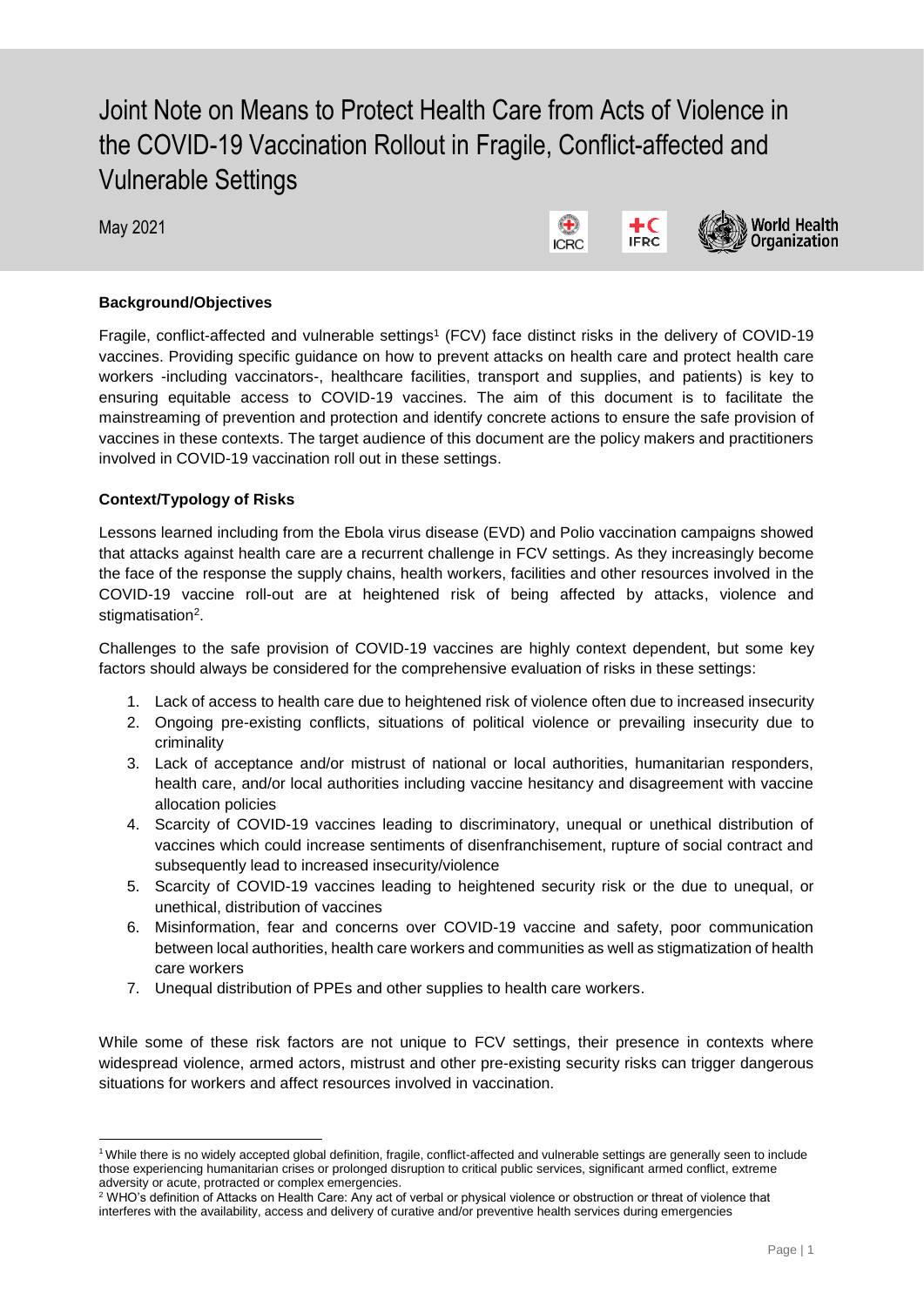### **Specific actions for operations<sup>3</sup>**

 $\overline{\phantom{a}}$ 

To ensure the safe provision of vaccines, the actions below could be mainstreamed into preparedness and response plans depending on context and feasibility. The actions and key points to consider in this table were identified based on a rapid review of existing guidelines and technical consultations of experts and key stakeholders.

| <b>ACTION</b>                                                                                                                                                     | <b>KEY POINTS TO CONSIDER</b>                                                                                                                                                                                                                                                                                                                                                                                                                         |
|-------------------------------------------------------------------------------------------------------------------------------------------------------------------|-------------------------------------------------------------------------------------------------------------------------------------------------------------------------------------------------------------------------------------------------------------------------------------------------------------------------------------------------------------------------------------------------------------------------------------------------------|
| <b>Risk assessment in</b><br>each context before the<br>vaccine roll out<br>$[1]$ ; $[2]$                                                                         | Ensure the key risks on safety and security of health workers, facilities,<br>transport, supplies and patients related to their context are properly analysed,<br>and ensure measures to offset these risks are integrated in response<br>plans/measures.                                                                                                                                                                                             |
|                                                                                                                                                                   | Understand the health priorities of the population in their context - including<br>$\blacksquare$<br>their priority needs and how they wish health care to be delivered $-$ to better<br>inform communication measures and a comprehensive health response.                                                                                                                                                                                           |
|                                                                                                                                                                   | Understand risk perception of COVID-19, acceptance or concerns over<br>٠<br>vaccine, and perception towards healthcare workers/resource.                                                                                                                                                                                                                                                                                                              |
| <b>Establishment of an</b><br>agile system for<br>situation monitoring and<br>adjustment of program<br>rollout to changing<br>security situation<br>[1]; [2]; [3] | Establish a system to continuously monitor the security situation by<br>٠<br>systematically registering incidents of violence and threats and/or integrate<br>social listening and community feedback in security analysis.                                                                                                                                                                                                                           |
|                                                                                                                                                                   | Monitor and collect data of attacks on health care using available mechanisms<br>٠<br>to have an oversight of the situation and inform preventive/protective<br>$measures4$ .                                                                                                                                                                                                                                                                         |
|                                                                                                                                                                   | Carrying out regular re-assessments and use information to adjust security<br>٠<br>measures accordingly.                                                                                                                                                                                                                                                                                                                                              |
| <b>Community engagement</b><br>[1]; [2]; [3]; [4]; [5]; [6];<br>$[7]$ ; $[8]$                                                                                     | Based on risks analysed, involve communities from the beginning in the<br>٠<br>vaccine delivery programmes, including in identifying vaccine providers,<br>transport mechanisms, etc. that are trusted and accepted by the communities.<br>Ensure communities have access to information in local language and through<br>trusted channels on vaccination plans. Manage expectations and provide clear<br>information on criteria and prioritization. |
|                                                                                                                                                                   | Involve community members in localised plans, mapping those who are at<br>٠<br>higher risk to ensure buy-in and confidence in vaccine allocation approaches.                                                                                                                                                                                                                                                                                          |
|                                                                                                                                                                   | Map community stakeholders and identify key influencers from different<br>٠<br>groups (youth, women, etc.) to participate in designing and defining security<br>measures and to communicate this to the wider community (this would be<br>relevant specially if the measures taken seem heavy with security checks<br>$etc.$ ).                                                                                                                       |
| <b>Social listening</b><br>[1]; [2]; [3]; [4]; [5]; [6];<br>[7]                                                                                                   | Implement measures for active and continuous social listening (community<br>feedback, perceptions, etc.) to adapt vaccine strategies accordingly. This can<br>have significant impact on decreasing risks as community concerns are<br>reflected and integrated in vaccine strategies.                                                                                                                                                                |

<sup>&</sup>lt;sup>3</sup> This is not a comprehensive list of actions, but selects areas that are of key relevance to COVID-19 vaccination in fragile, conflict-affected and vulnerable settings from existing guidance documents.

<sup>4</sup> There are different tools to allow for monitoring, depending on situation and context. See List below for WHO and ICRC tools and approaches.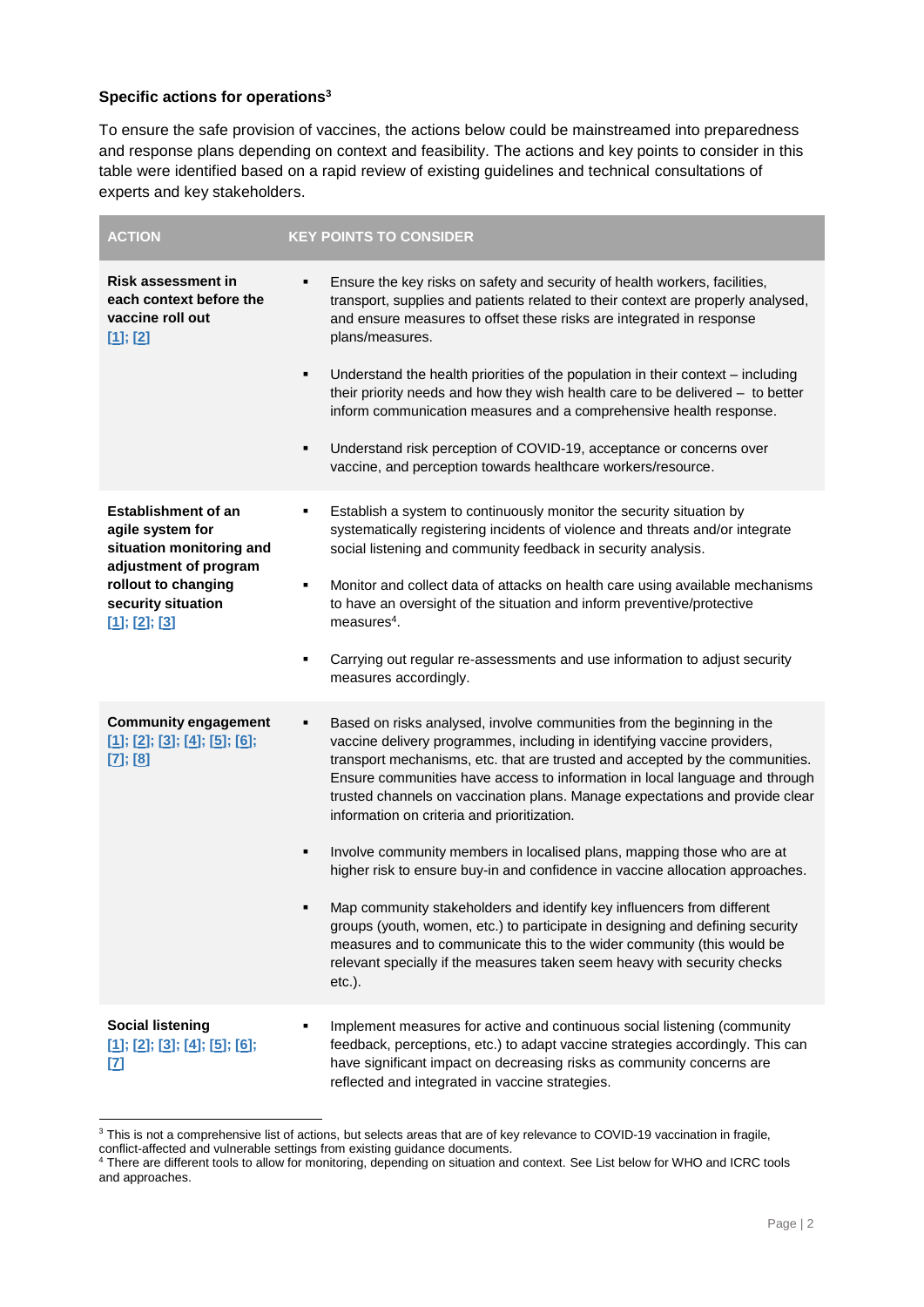| <b>Community accepted</b><br>modalities for vaccine<br>delivery including<br>vaccine strategy<br>adaptation<br>[1]; [2]; [3]; [4]; [5]; [6];<br>$[7]$ | Where community resistance to established health service delivery<br>٠<br>mechanisms exists, explore alternative modalities with communities for<br>delivering vaccines, such as using community health workers from the<br>communities, engaging with community leaders, or key influencers etc.<br>In hard-to-reach areas with weakened health service delivery, explore<br>٠<br>comprehensive health service delivery modalities, by coupling other health<br>service delivery with the vaccination<br>Adapt vaccine delivery strategy based on community feedback to ensure<br>٠<br>maximum protection of health care.                                                                                                                                                                                                                                                                                                                                                                                                                                                                     |
|-------------------------------------------------------------------------------------------------------------------------------------------------------|------------------------------------------------------------------------------------------------------------------------------------------------------------------------------------------------------------------------------------------------------------------------------------------------------------------------------------------------------------------------------------------------------------------------------------------------------------------------------------------------------------------------------------------------------------------------------------------------------------------------------------------------------------------------------------------------------------------------------------------------------------------------------------------------------------------------------------------------------------------------------------------------------------------------------------------------------------------------------------------------------------------------------------------------------------------------------------------------|
| <b>Security measures</b><br>[1]; [2]; [3]; [4]; [5]                                                                                                   | Equip the vaccination teams and transporters of vaccines with the necessary<br>٠<br>personal protective equipment (PPEs) against contamination, as well as those<br>who may respond to security threats.<br>Provide necessary security measures to respond to observed risks. Examples<br>٠<br>include:<br>Enhanced visibility (e.g. emblems, markings) to cars <sup>5</sup> , temporary posts<br>$\circ$<br>and facilities<br>Identification resources such as jackets, badges, t-shirts, hats to make<br>$\circ$<br>the health teams clearly distinguishable<br>No-weapons policies agreed and communicate within vehicles and<br>$\circ$<br>facilities, with visual information<br>Development and training of contingency and evacuation plans<br>$\circ$<br>Create reliable and systematic communication procedures to perform<br>$\circ$<br>continuous security checks<br>Advanced negotiation with all relevant stakeholders of places and<br>$\circ$<br>routes to safely access<br>Notification to all relevant stakeholders of the displacement of teams;<br>$\circ$<br>deconfliction |
| <b>Negotiating for</b><br>humanitarian space<br>$[1]$ ; $[2]$ ; $[3]$                                                                                 | Negotiate for the right humanitarian space prior to engaging in vaccine<br>٠<br>delivery by using existing mechanisms/bodies such as the Humanitarian<br>Coordinator/Resident Coordinator, civil-military coordination platforms,<br>communities/key stakeholders/influencers etc.                                                                                                                                                                                                                                                                                                                                                                                                                                                                                                                                                                                                                                                                                                                                                                                                             |
| Training of health staff<br>in communication skills,<br>cultural sensitivities and<br>ethical standards<br>$[1]$ ; $[2]$ ; $[3]$                      | Train health teams to de-escalate tense situations and to use their<br>communication skills to provide relevant information to communities on the<br>efficacy and safety of the vaccine.<br>Have a risk communication plan to ensure there is a mechanism to document,<br>٠<br>report and address any adverse effects of vaccines.                                                                                                                                                                                                                                                                                                                                                                                                                                                                                                                                                                                                                                                                                                                                                             |
| <b>Duty of Care</b><br>$[1]$                                                                                                                          | Ensure appropriate organisational support for health care workers working in<br>٠<br>high-risk settings. Examples include:<br>Adequate safety and security measures illustrated above<br>$\circ$<br>Sick pay and support, should the staff member be injured<br>$\circ$<br>Adequate mental health and psychosocial support for those that may<br>$\circ$<br>experience distress to occupational risk<br>Promote a supportive work environment to discuss challenges or ethical<br>$\circ$<br>dilemmas that health care workers may be facing, such as discussing<br>with supervisors or peers                                                                                                                                                                                                                                                                                                                                                                                                                                                                                                  |

 5 See document 3 in links: ICRC (2020) Emblems of humanity.